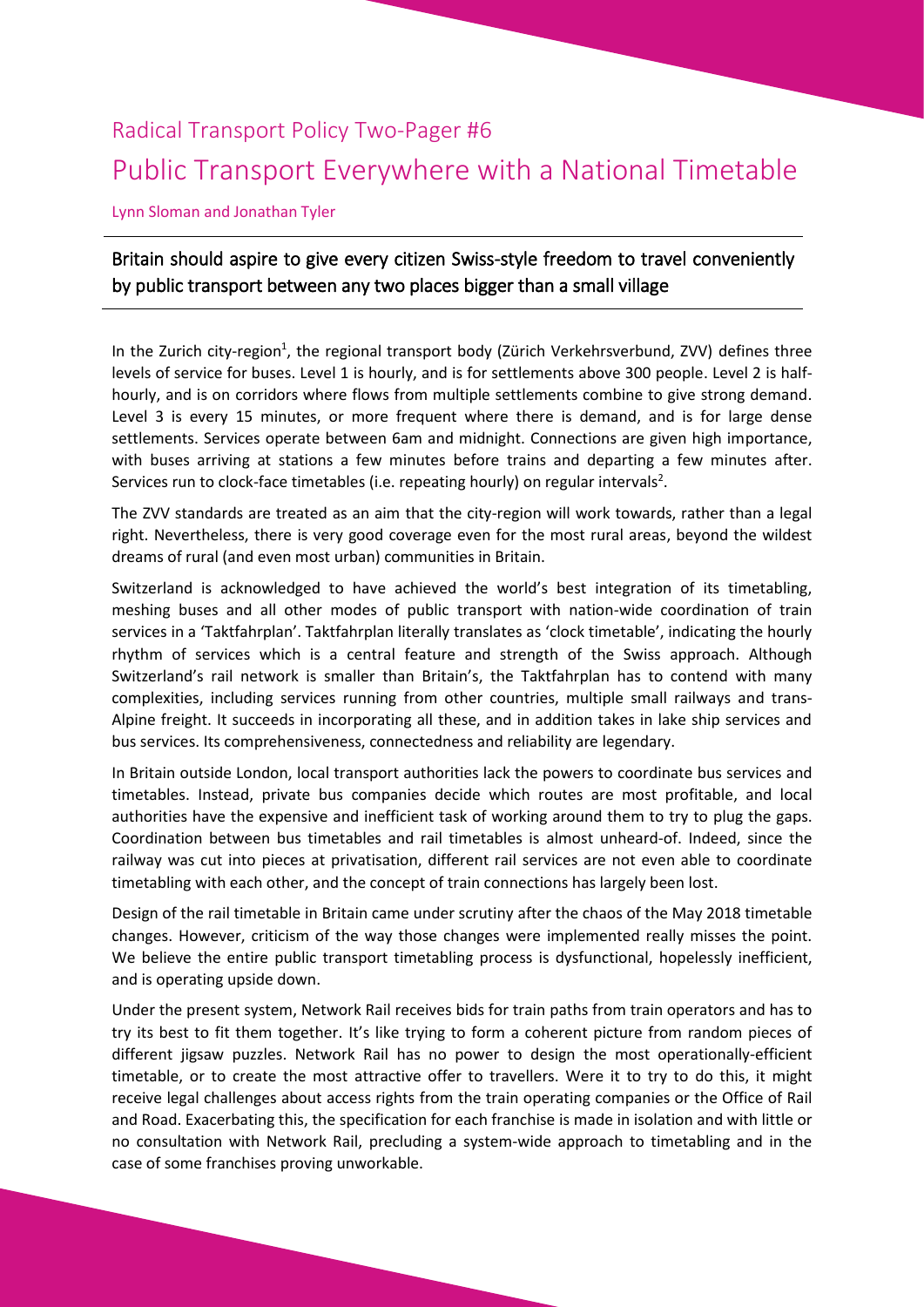An overall 'timetabling vision' for our public transport system is completely lacking. There are no national standards for train speeds or frequencies, and no policies for connections between services. As one analysis found, "At its worst, it leads to route diagrams presenting a franchisee's sub-network as an isolated island with no reference to links with the national system"<sup>3</sup>.

So what needs to change? How could Britain have a public transport timetable as good as Switzerland?

The first step is that we need **a single body with the power and responsibility to create a national public transport timetable**. In Switzerland, the task of designing the national timetable is undertaken by the publicly-owned Federal Railway, SBB. It is overseen by the regulatory body, Trasse Schweiz, to ensure non-discrimination, especially for the considerable amount of rail freight traffic. SBB takes a high-level strategic view of how to maximise overall benefit. But although nationwide, it also takes account of local priorities and the views of federal and cantonal governments, like ZVV, so as to maximise local service frequencies while also optimising longdistance services. The final Taktfahrplan is seen as so important that it goes to the Swiss government cabinet for final approval.

It would be easier to adopt the Swiss approach if we too had an integrated, publicly-owned railway to act as the national timetabling body. However, we don't have to wait for that to make a start. The current review of rail franchising<sup>4</sup> should give Network Rail powers and duties to develop a National **Timetable,** focussing initially on the railway and on coordination with bus services where they are regulated (initially just London, but perhaps in a few years also areas like Greater Manchester).

The second step is that we need **local public transport services to be regulated**, so that local councils can set standards for service provision, as in Zurich city-region, and can negotiate with the national timetabling body. Local authorities should also have the power to run municipal bus services where they assess that to be the means to achieving maximal network coverage at lowest  $cost<sup>5</sup>$ .

Network Rail's job as the national timetabling body would be to create a timetable that integrates all modes of public transport, with the railway at the core, providing a coherent and comprehensive structure of coordinated services. Its ultimate aim would be to give every citizen in Britain Swissstyle freedom to travel conveniently by public transport between any two places bigger than a small village.

Planning of improvements can start immediately but it will take time to make our national public timetable as good as the Swiss one. Switzerland adopted its Taktfahrplan in 1982 and has been incrementally improving it ever since. Crucially, SBB prioritises rail infrastructure enhancements that enable a better timetable – **it is the timetable that drives decisions about infrastructure investment, not (as in Britain) the other way round**. This will require a major change in Network Rail's approach to planning rail infrastructure investment. Ultimately, the public transport 'offer' boils down to the timetable – the offer to individuals to make trips to where they want to go, when they require. Thus, a timetable-driven infrastructure process makes perfect sense.

The German Government announced in 2018 that the whole German railway will move to a Taktfahrplan. From next year, infrastructure investment will be focussed at pinch points so that journey times can be cut by 14% or more on key routes. Deutsche Bahn is working to a timeline of 2030 to achieve a full Taktfahrplan<sup>6</sup>. So it's clear that a clock-face timetable can make sense for large countries as well as small ones. We think it's high time for the UK government to take a lead from Switzerland and Germany, and start the countdown to a coordinated clock-face national public transport timetable here. Indeed, it's *essential,* to provide the excellent public transport network that is needed in the context of the climate emergency, and also to support a more inclusive society.

> Radical Transport Policy Two-Pager #6: May 2019 Radical Transport Policy Two-Pagers are an initiative of Associates of Transport for Quality of Life



**www.transportforqualityoflife.com**